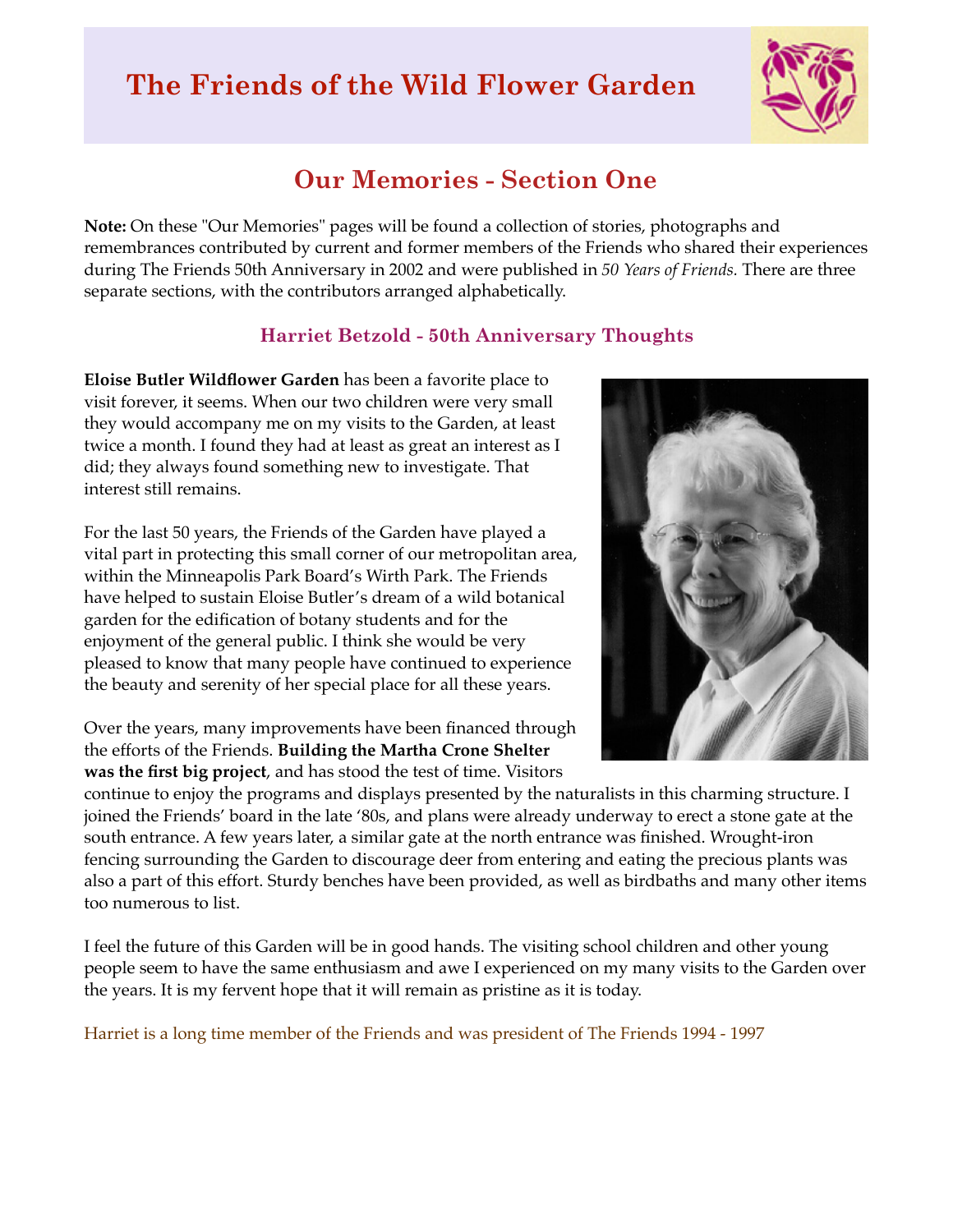#### **Betty Bryan - Recollections**

**On a cool May morning a few years back**, I sat in the Martha Crone Shelter with others attending the annual meeting of the Friends. Warming heat issued from the fireplace as one of the officers gave her report. I sat near a window on the west side, looking out occasionally at the woodpile. Suddenly my eyes caught a flash of black, white and red. A rose-breasted grosbeak flew in, to land a few feet away in a bush yet leafless. Having not seen one for several years, my attention was diverted as I admired this handsome, active visitor.

Then, however, another grosbeak arrived — and another and another — until there were six actively inspecting the bushes. How could one keep from calling attention to the scene, yet suffer the rudeness of interrupting the report? Bird-watching won as I raised my hand and totally interrupted, saying, "Don't everyone move, but look out these windows to see several rose-breasted grosbeaks very close." Everyone had a look at the self-absorbed birds cleaning



the bushes before they moved on. I had an experience I remember now, but I cannot summon any memory of the report.



**I recall the Board meeting when we chose the message that would crown the new front gate**. Many suggestions came as a result of a month's thought, ranging from a phrase from Betty Bridgman's poetry to "Eloise Butler Wild Flower Garden," with emphasis on the "Wild Flower" rather than the "Wildflower" preferred by the Park Board. Cary George had been silent through

the debate. In a lull he said he would like to offer "Let Nature Be Your Teacher." My recollection is that this is one of Eloise's favored Wordsworth quotations. Silence followed, some questions, a bit of discussion and then, total approval! I read it each time I enter the Garden. It wears well.





**An exciting event for the Garden was Sunday, August 2, 1992,** when the U.S. Postal Service came to set up for the introduction of the first class stamp of the State Flower collection, and to issue a special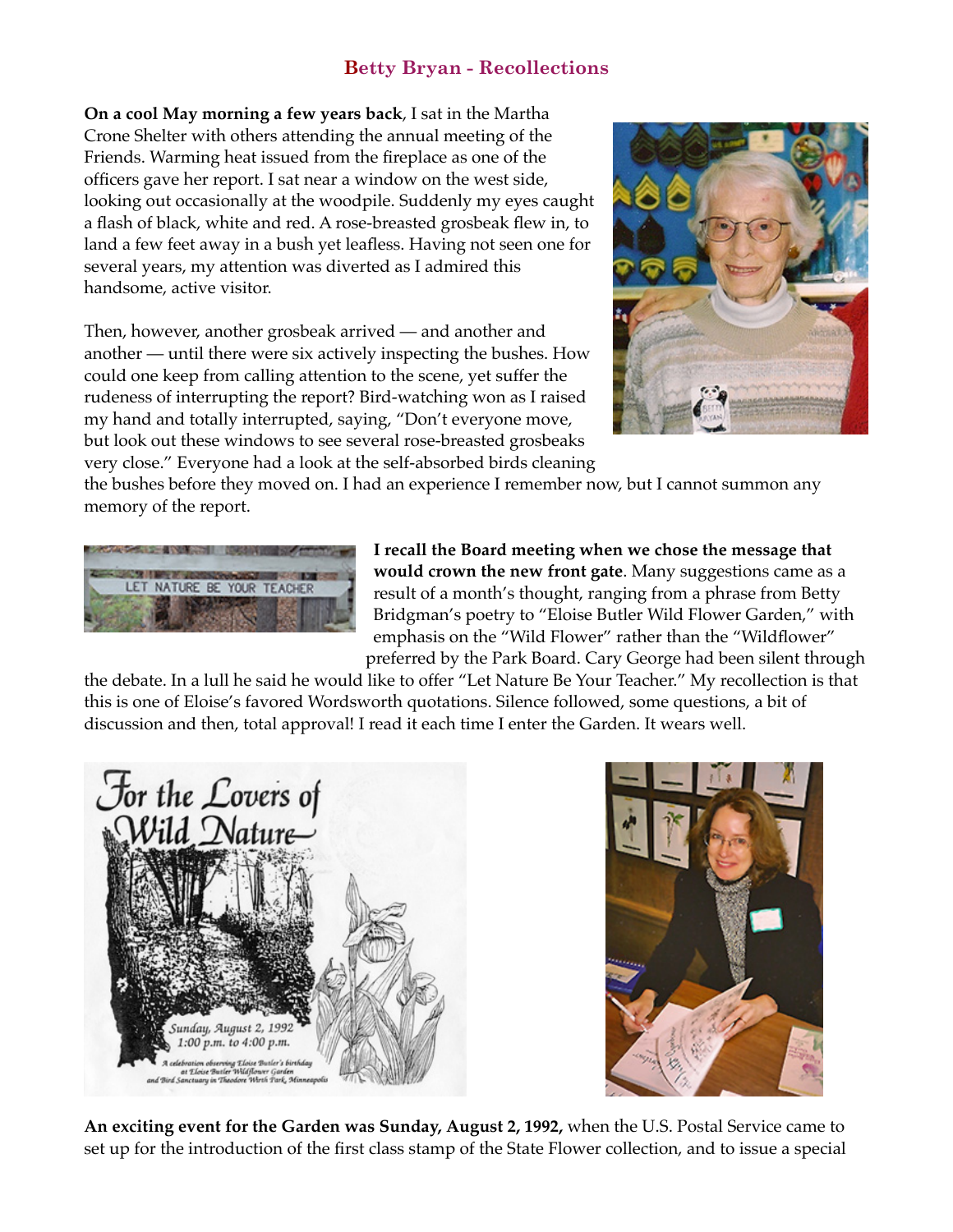

cancellation commemorating Eloise Butler and her Wild Flower Garden. A Friend with contacts to the Post Office had pursued the entire process. Stamp collectors know what such an event means, but none of us knew. The Shelter became a Post Office where mail could be deposited and stamps bought, and special envelopes were available. Traffic control of the lines of stamp collectors was our job.

**In the open area the Friends welcomed Martha Hellander** (photo on previous page) back to autograph her book, *The Wild Gardener*, and to celebrate Eloise's birthday. Guided tours of the Garden and Quaking Bog were given, and representatives from Minnesota's Native Plant Society and local nurseries were available. Many people were introduced to the Garden that day. As Membership Chair, I purchased a two-year supply of those lovely stamps. Eloise was surely the star of that day.

### **Robert & Betty Dassett - Remembrances (as told to Pam Weiner)**

**In the spring of 2002**, Robert Dassett, the seventh president of the Friends (1971-1975), passed away at the age of 86. Just weeks before, his wife Betty was gracious enough to spend an hour on the phone, sharing memories of their Garden experiences, answering some questions and relaying some of Bob's comments and remembrances.



Both of the Dassetts grew up in Minneapolis and became familiar with the Garden as youngsters. Betty recalled being 10 or 12 in about 1930, and going to the Garden with her parents, where they would see Eloise Butler, "a cute little lady." After school at West High, in the mid to late '30s, Robert would ride out to the Garden on his bike to talk to Martha Crone, early in her tenure as gardener.

The Dassetts both loved the woods and wild places, and Robert had some pals who were very fond of the Garden, too. He liked to remember his friend Whitney Eastman, "a real bird man" and a great baseball fan during the Millers' era. Whitney had his own version of a double-header, Robert recalled; he'd watch the first game, bike to the Garden to eat his sandwich and talk to Martha, and then bike back to see most of the second game.



The rustic restrooms, a project of Robert's years as president.

**Robert and Betty were frequent visitors** to the Garden during the Martha Crone years. He talked about helping her and Mr. Odell put out a prairie fire before the shelter was built. Once, Robert and Betty were there when Martha's husband Bill discovered a barred owl perched rather close on a tree branch. All four went to gaze at it, and the owl just sat and stared back at them, seemingly curious and unafraid.

During Robert's years as President, his friend Cal DeLaittre helped raise funds to build the **restroom buildings just inside the front gate**. Whitney Eastman's daughter, Betty Peyton, and her husband Morrow, were also active Friends in those years.

Although Robert and Betty hadn't been able to visit the Garden for several years at the time that we spoke, they both offered fond memories and wishes for the Garden's future as the wonderful retreat they enjoyed. For them, Betty said, it was "the neatest place in the whole world."